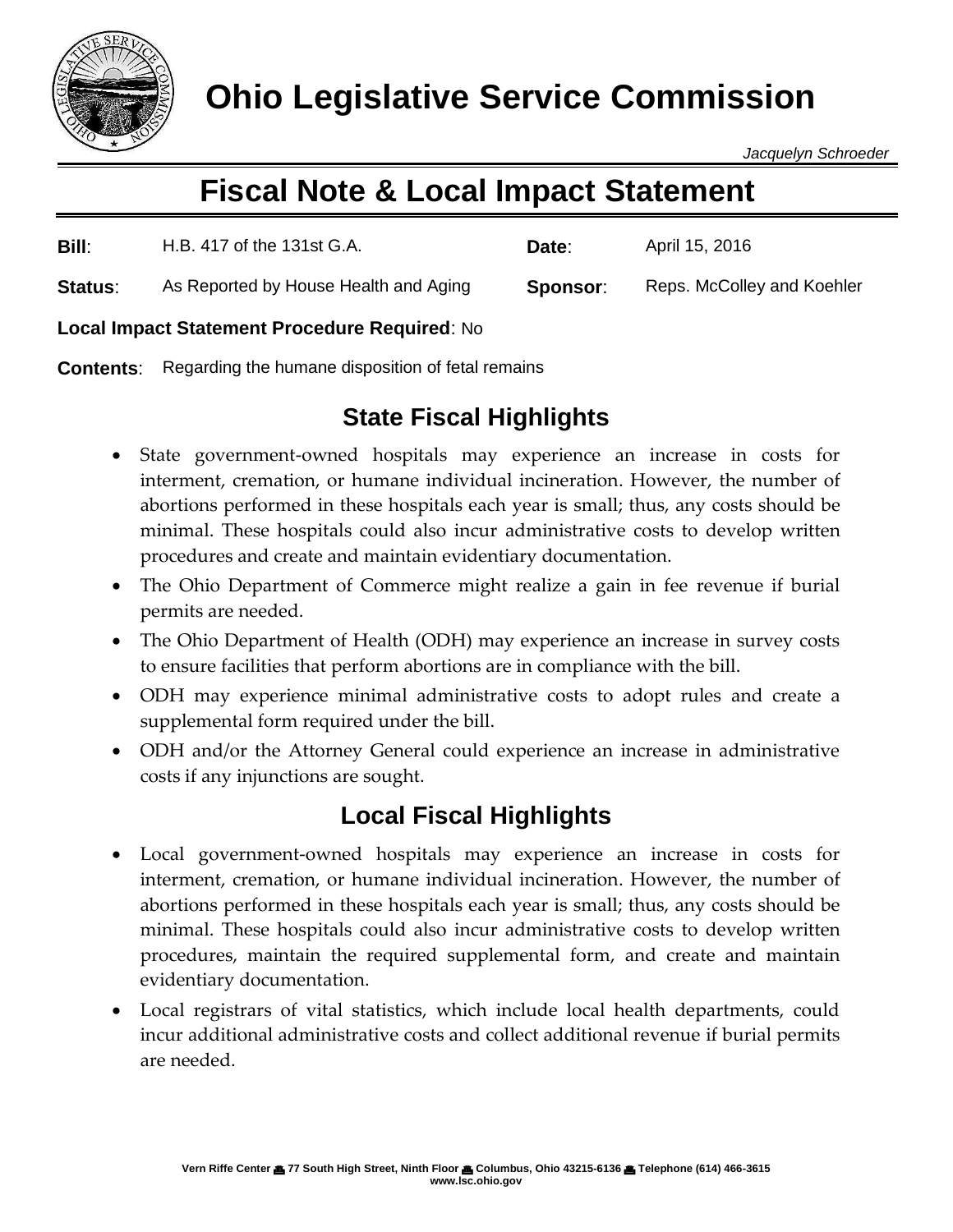- Local governments could realize an increase in court costs and fine revenue for any violations associated with the bill. However, the number of violations is anticipated to be few, if any.
- The appropriate county prosecuting attorney or city or township director of law could experience an increase in administrative costs if any injunctions are sought.

#### **Detailed Fiscal Analysis**

The bill requires an abortion facility to do either of the following with fetal remains it possesses: (1) dispose or arrange for the disposal of fetal remains by interment, cremation, or humane individual incineration, or (2) under specified conditions to provide the fetal remains to the woman who had the abortion for her to dispose of the fetal remains by interment, cremation, or humane individual incineration. The bill requires that the humane individual incineration of fetal remains is to be performed in a sterile incinerator. The bill specifies that no other remains shall be simultaneously incinerated with other fetal remains belonging to another fetus. The bill also specifies that fetal remains shall be incinerated separately from any other items or medical waste.

The bill grants a pregnant woman who has an abortion the following rights: (1) to determine whether final disposition of the fetal remains shall be by interment, cremation, or humane individual incineration, (2) to have the abortion facility perform or arrange for the interment, cremation, or humane individual incineration, or (3) to personally arrange for the interment, cremation, or humane incineration. To exercise these rights, the woman must express the determination in writing, using a form prescribed by the Director of the Ohio Department of Health (ODH). The bill specifies that if a pregnant woman does not desire to exercise these rights, the abortion facility is required to determine whether final disposition will be by interment, cremation, or humane individual incineration. A minor woman may exercise these rights after first obtaining parental consent or after a court has issued an order authorizing the abortion without parental consent. The bill requires that a pregnant woman who is under 18 years of age, unmarried, and unemancipated must obtain parental consent to the final disposition determination she makes.

The Director of Health must adopt rules to create a detachable supplemental form to the informed consent form described in R.C. 2317.56 which meets the following requirements: (1) indicates whether the pregnant woman has indicated a preference as to the method of disposal of the fetal remains and the preferred method selected, (2) provides for the signature of the physician who is to perform or induce the abortion, and (3) provides for a medical identification number for the pregnant woman but does not provide for the pregnant woman's printed name or signature. The Director is also to adopt rules to prescribe the parental consent form. ODH must adopt rules pertaining to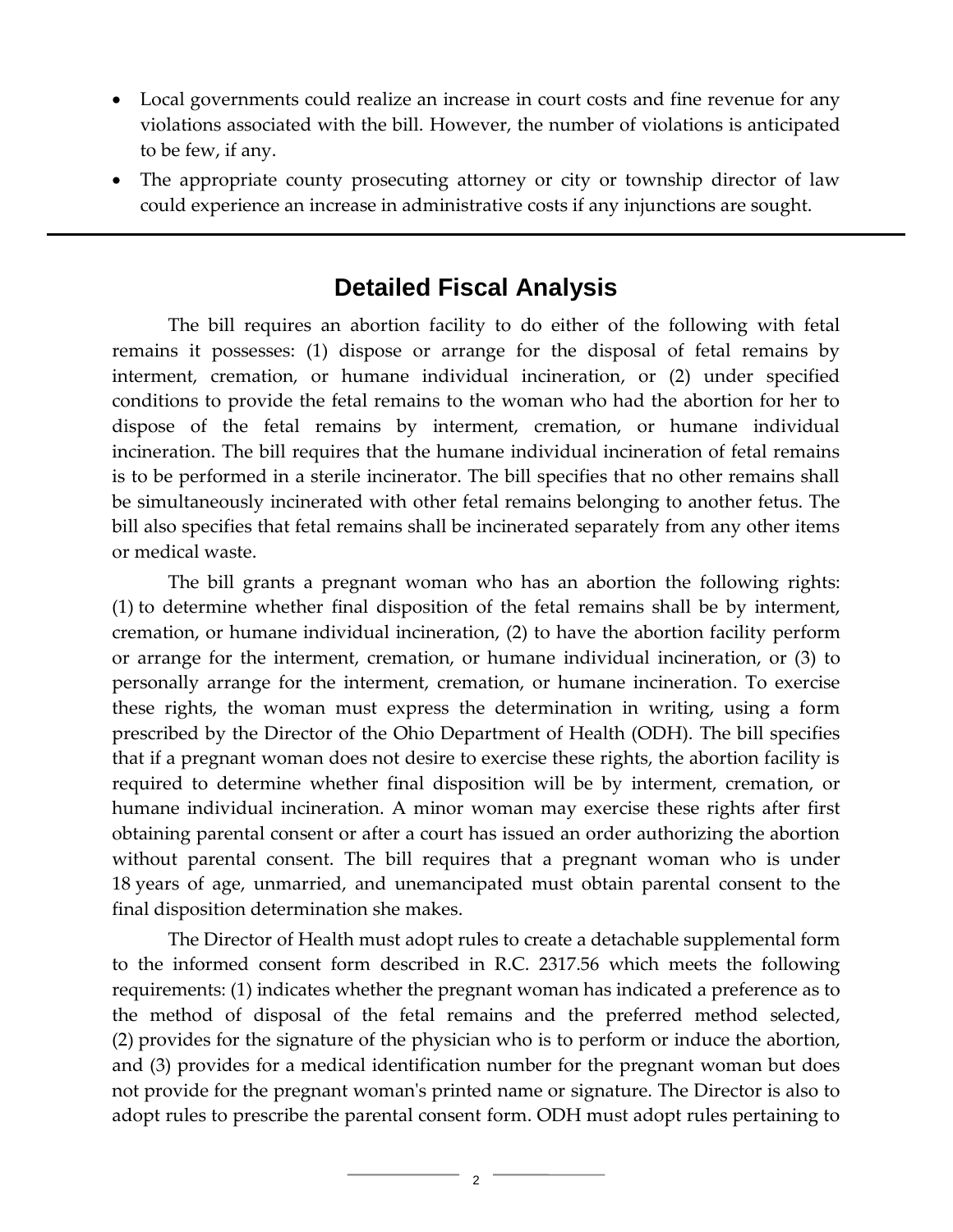other provisions of the bill as well. For instance, ODH must also prescribe the method in which pregnant women who seek abortions are informed of the following: the right to determine final disposition of fetal remains and the available options for disposition. As a result, ODH may experience minimal administrative costs. Currently, ODH is responsible for conducting on-site inspections/surveys of ambulatory surgical centers for compliance with state and federal rules and regulations. If ODH needs to ensure compliance with the bill's requirements regarding fetal disposition, ODH could do so through the current survey process at minimal additional costs. However, ODH does not license or survey hospitals. According to ODH, 115 hospitals in Ohio provide obstetrics and gynecology units or maternity units. The cost to survey each of these hospitals is estimated to be approximately \$600 per hospital.

The bill prohibits an abortion facility from releasing fetal remains, or arranging for the interment, cremation, or humane individual incineration of the remains until it obtains or makes a final disposition determination, and if applicable, parental consent. Additionally, the abortion facility is required to document in the pregnant woman's medical record the final disposition determination, and if applicable, parental consent. The abortion facility is also required to maintain evidentiary documentation demonstrating the date and method of the disposition of all fetal remains from the facility. Finally, the facility is required to have written policies and procedures regarding interment, cremation, or humane individual incineration of fetal remains. Government-owned hospitals<sup>1</sup> may experience a minimal increase in administrative costs to maintain this documentation and to develop written procedures.

The bill requires an abortion facility to pay the costs of the interment, cremation, or humane individual incineration of fetal remains, unless the disposition determination indicates a method or process of interment, cremation, or incineration that is not offered by the abortion facility. If the pregnant woman wants a final disposition that involves a method or process that is not offered by the abortion facility, she is required to pay for those expenses. Government-owned hospitals could experience an increase in costs to pay for cremation, interment, or incineration of fetal remains. However, less than 0.4% of abortions in Ohio occurred in hospitals in 2014. 2 This percentage includes abortions performed in all hospitals in Ohio, both government-owned and nongovernment-owned, so the percentage of abortions performed in government-owned hospitals would be smaller. Thus, LSC assumes that any costs that would be incurred by government-owned hospitals should be minimal.

 $\overline{a}$ 

 $<sup>1</sup>$  According to ODH's hospital registry, there are currently 15 government-owned hospitals.</sup>

<sup>2</sup> According to ODH's report entitled "Induced Abortions in Ohio," 84 of the total 21,186 abortions were performed in hospitals in 2014. In 2013, 89 of the total 23,216 abortions were performed in hospitals and in 2012, 112 of the total 25,473 abortions were performed in hospitals.